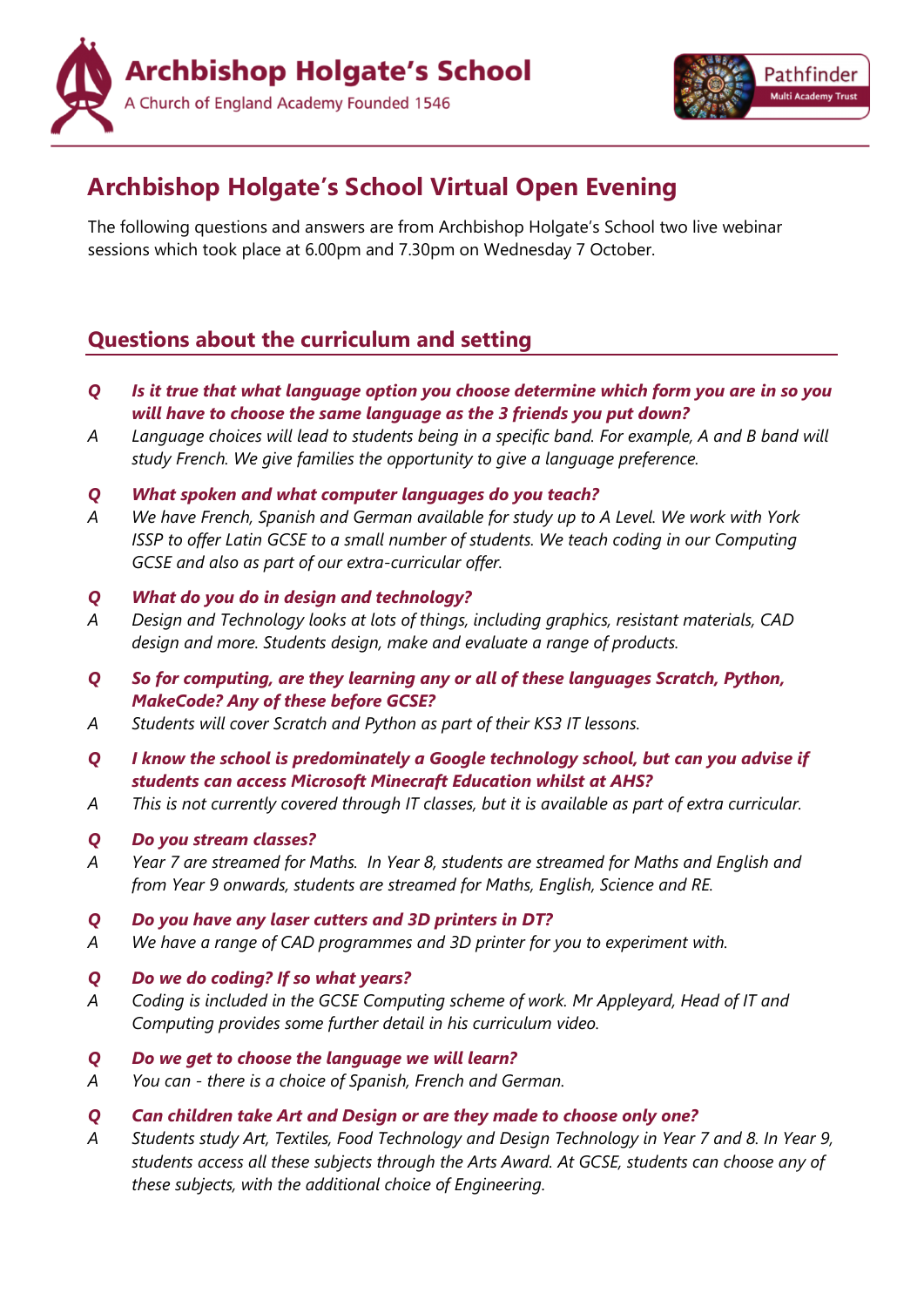- *Q What do you mean when you stream classes? Are students still in school for this, or at home?*
- *A Sorry - by streaming, I am referring to when we group students based on their current academic progress and attainment.*
- *Q Do we choose what languages we do?*
- *A You will be given the opportunity to pick between Spanish, French and German.*
- *Q In science do we get to make things explode? Like coke and Mentos?*
- *A If you watch the Science video on the website you will see an example of an explosion! There are lots of opportunities to carry out practical work in Science.*
- *Q Do we have to choose one language, or can we do several?*
- *A Students choose one language in Year 7, but have the option of choosing another language at GCSE.*
- *Q How do you choose which pupils have the opportunity to study Latin and when do they get the chance to pick up a 2nd and/or 3rd language if they want to study all the languages? You did not really answer whether the language choice in Y7 has to be the same as the 3 friends they put down or they won't be in a form with any of those friends. I'd be grateful if you could clarify this please.*
- *A Each band does a different language, so yes, they will need to do the same language as their friends if they want to be in the same form. They can pick up additional languages at GCSE. Latin is run through the York Independent State School Partnership. Every year, students from AHS access this. This begins in Year 8 - details go out around May time and students then attend a meeting to register their interest and take an assessment prior to starting the course no prior knowledge of Latin is required.*
- *Q How do you stream students for Maths in Yr7? Is this from Yr6 SATs or from Yr7 assessments?*
- *A We take information from all of our primary school and use the Yr6 SATs for this.*
- *Q What PE would we do?*
- *A You will complete a broad PE curriculum, including swimming, football, rugby, netball, cricket, tennis and netball. This isn't everything-you'll try loads of new things!*
- *Q How are form selections influenced by the language choice? What if the friends from primary school choose different languages, would they end up in a form not knowing friends?*
- *A Yes, language preferences are a limiting factor. We have three bands, which each cover a different language. If students select a different language, they will be in different forms so this is something to be aware of. However, we do our best to get people in the forms with friends.*
- *Q When do you have access to the 3D printers and which subject do you use them for?*
- *A Design Technology use 3D printers.*
- *Q Sorry if this has already been asked, how many languages do you offer French? German?*
- *A We offer French, German and Spanish.*
- *Q I am from Chile so I know Spanish. Am I not allowed to study that language, right?*
- *A You can give a preference to study Spanish as your chosen language.*
- *Q Is football part of year 7 PE, or do you have to a club?*
- *A Both. You can join the team but you will also cover it in lessons.*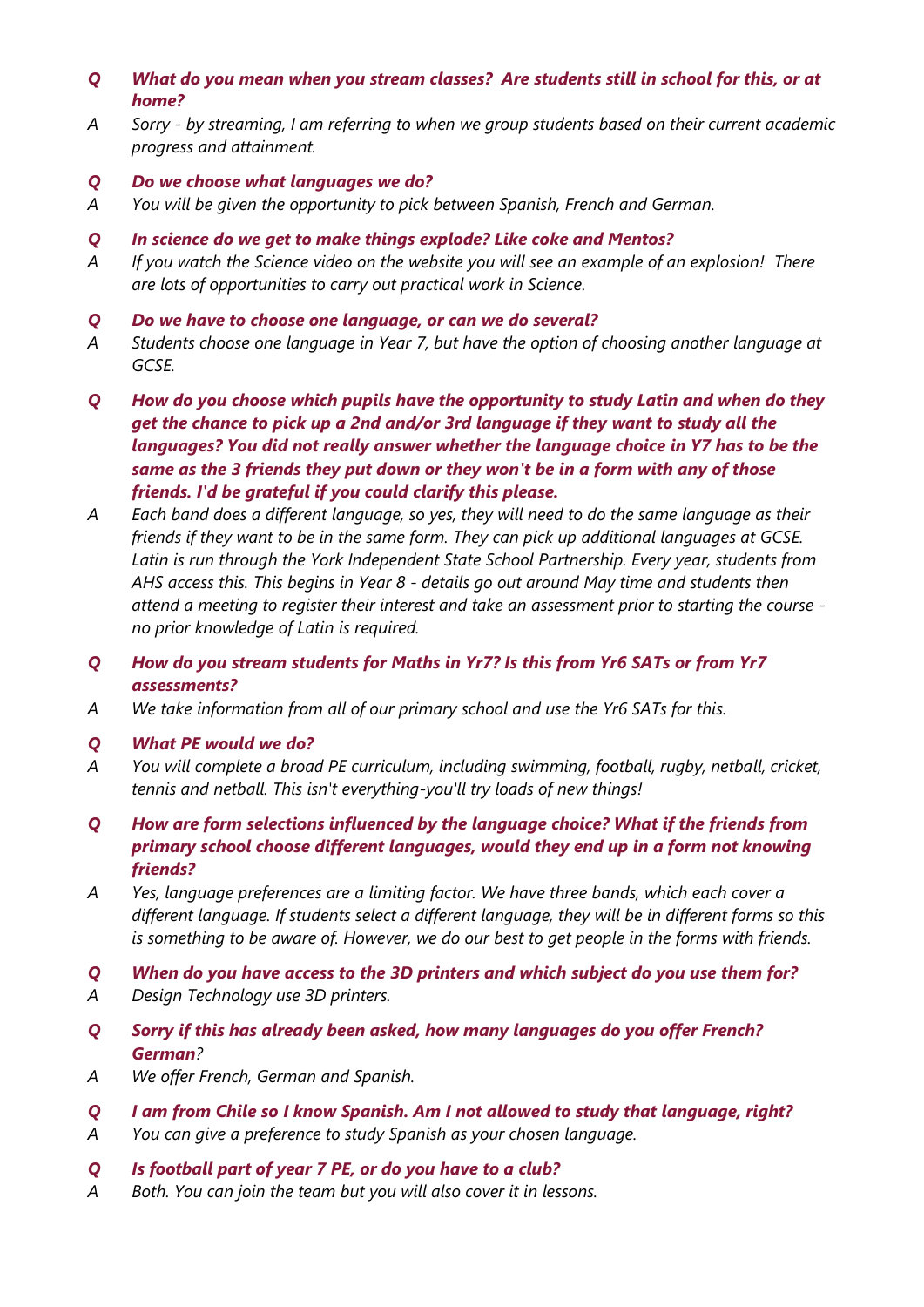#### *Q How many per class please? and thanks for a great virtual open evening?*

*A Each form has less than 30 students, groups for technology are 24 or less.*

#### *Q Roughly how many children per class?*

- *A Fewer than 30 in each form and technology classes have fewer than 24.*
- *Q How fixed are the sets? Can children move between sets? Why do you do this from Year 7?*
- *A They can move between sets. We do this in Maths to ensure that students get the support that they need and can focus on specific areas of Maths appropriate to their stage.*
- *Q How do you choose which child goes to each class? is it based on their results at previous school etc?*
- *A Our forms are mixed ability - students can choose to request to be in a form with students from their primary school.*

#### *Q How many students per class at year 7?*

*A We have less than 30 in each class. When students have Technology, these groups are smaller - 24 or less.*

#### *Q Do you get the SATS results?*

*A We have a full range of transition information that our primaries share with us, this will include SATs results.*

#### *Q What is the staff to child ratio?*

*A We have 110 teachers and then 120 support staff who work directly with students.*

### *Q Do you have any activities celebrating black history month?*

- *A Yes, we have an active range of activities which celebrate Black History Month and the Stephen Lawrence day in April.*
- *Q As someone new to the UK education system, could you please enlighten me how students will be grouped when they join Year 7 and which year will they need to choose elective subjects and what are the rules for choosing these please?*
- *A When students join Yr7 they are streamed (or grouped by ability) for Maths. The only subject they need to elect is their Modern Foreign Language - they have a choice of Spanish, French and German.*

## **Questions about extra-curricular clubs**

#### *Q Are there out of school activities such as rugby team?*

*A We have over 50 clubs which cater for every possible taste, including rugby. In the past, if students have shown an interest in a particular area, such as board games or retro gaming, we have been able to put on new clubs to meet individual needs. The most popular clubs will either run over several rooms or happen several times a week to ensure everyone can attend. A key part of our AHS Journey is everyone having the opportunity to try new things and take part in enrichment beyond the curriculum. There are loads of school activities, including sports, drama and music clubs. There are a range of teams, including rugby, football and netball.*

#### *Q What range of sports are available?*

*A A whole range of sports are available, including football, rugby, athletics, swimming and more!*

#### *Q What year can you join the cricket team?*

*A You can join the cricket team in Year 7*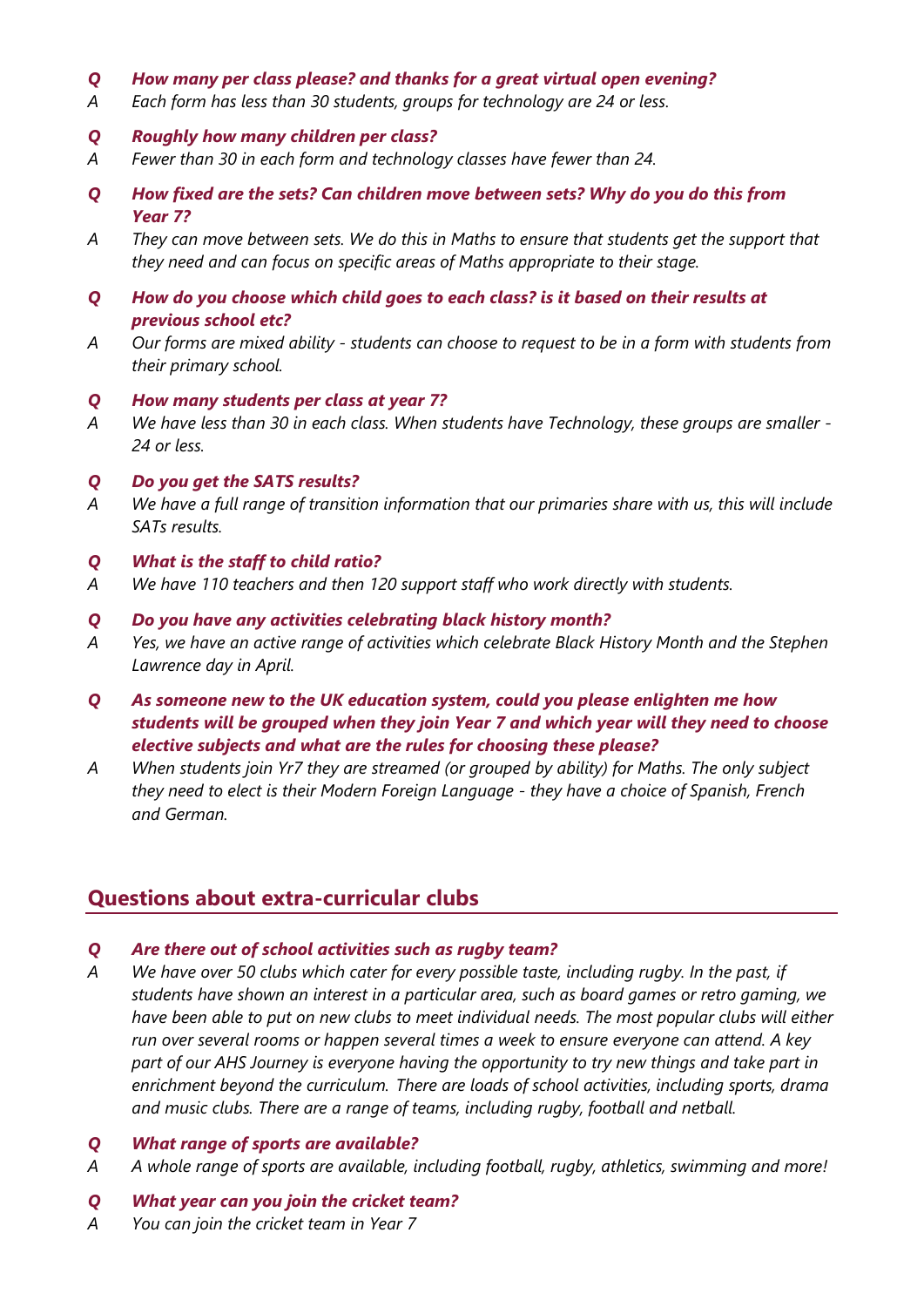#### *Q Do you have a swimming team?*

*A We have inter-house swimming competitions but don't have a specific swimming team. The pool is lovely!*

#### *Q Do we have to join a club in year 7?*

*A We believe in the power of clubs! We run the super 7 club challenge and we expect every student in Year 7 to attend at least one club a week in Year 7.*

#### *Q How many clubs do you have in tota?*

*A We have over 50 clubs in total - something for everyone!*

#### *Q Which clubs have not been able to run this term due to COVID?*

*A We have had to limit some of our Sports Clubs, unfortunately.*

### *Q Would we have a sports day and would we have it with the whole school?*

*A We do have a whole-school Sports Day, it's one of the highlights of the year!*

## *Q Are only some of the sports clubs not running? What about others such as Chess, or Media?*

*A At present we are not running swimming clubs and some sports clubs are not running. We are trying to run as many clubs as we can under the current circumstances. In normal times, we run over 50 clubs as week. Unfortunately, we have had to make some changes to extra-curricular club, in light of the restrictions linked to COVID. Whilst lunchtime clubs are difficult at the moment, we have worked really hard to have after school clubs running and hope to have as many as possible up and running as soon as we can.*

#### *Q What after school clubs are available please?*

*A We have over 50 clubs which cater for every possible taste. In the past, if students have shown an interest in a particular area, such as board games or retro gaming, we have been able to put on new clubs to meet individual needs. The most popular clubs will either run over several rooms or happen several times a week to ensure everyone can attend. A key part of our AHS Journey is everyone having the opportunity to try new things and take part in enrichment beyond the curriculum.*

#### *Q At what year does the DofE scheme run? Is this currently running despite COVID?*

*A DofE starts in Year 10 for the Bronze Award and the Silver Award runs in the Sixth Form. We are currently working under the guidelines given by DofE to complete the aspects which are currently appropriate.*

#### *Q Is there any computer/technology type clubs?*

- *A Yes, lots. There are computer clubs and retro gaming clubs!*
- *Q Thank you for the answers - I know COVID is affecting every school, and students, and I appreciate this requires adjustment to clubs and activities. Of course no one knows what will be available in these areas in Sept 2021.*
- *A Fingers crossed! Our staff love running clubs and are desperate to launch these again!*

#### *Q What clubs do you do?*

- *A Loads! Over 50-including gaming, board games, drama, sport, soul band, Boys Aloud and more! Check these out on the Personal Development section of the website.*
- *Q Is there a chance to learn a musical instrument even if I don't have my own?*
- *A Yes, we have a wide range of music extra-curricular, including Jazz Band, Orchestra, Choir.*
- *Q Are any clubs run by external tutors? Such as an online club for students?*
- *A No, all our clubs are run by our staff.*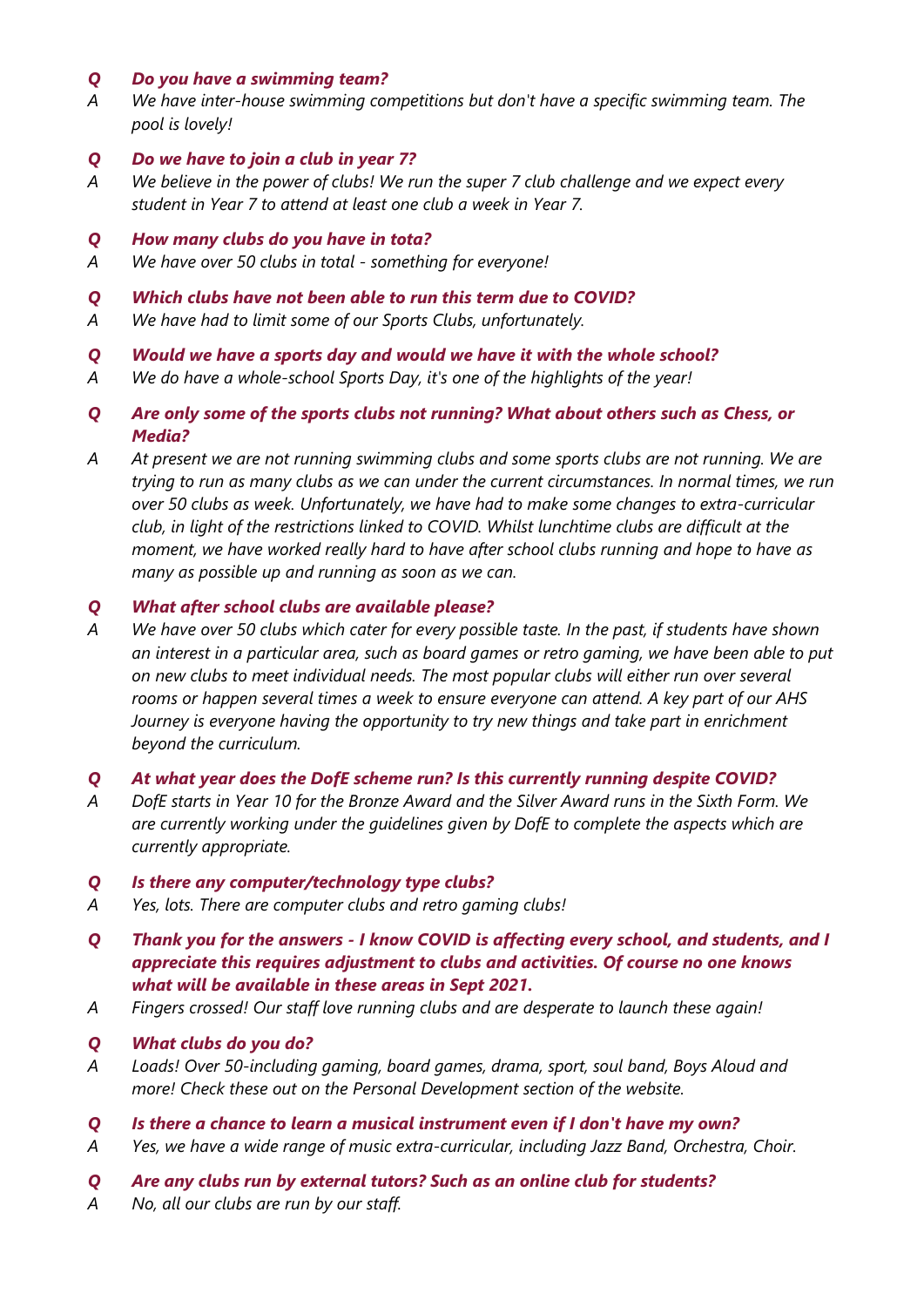#### *Q Do you have any gymnastic clubs or some kind of PE clubs?*

*A Yes, we have gymnastics and a range of sports clubs for all tastes.*

#### *Q What is retro gaming?*

- *A Retro gaming is a club where students can play games such as Playstation, Nintendo etc.*
- *Q How many clubs are we allowed to join a week, do they have a limit in number of participants?*
- *A No, you can join as many clubs as you like and we create a healthy sense of competition. Year 7 students take part in the Super 7 clubs challenge, ensuring all students go to as many clubs as possible.*
- *Q Are there any dance classes or clubs?*
- *A There are a range of dance opportunities throughout the year groups.*
- *Q Do you have separate football teams for girls and boys or is it mixed?*
- *A We have separate football teams for the external fixtures but there are lots of mixed sport opportunities as well.*
- *Q Is there a girls' football team?*
- *A Yes, there is a girls' football team and they did really well last year!*
- *Q Are the sports clubs mixed or is it separated into boys and girls?*
- *A It depends on the sport and club. For example, many of the fixtures are gender specific. However, we never discriminate by gender and all students can take part.*

## **Questions about the school site and moving around the school**

#### *Q Do you have a different common room for each year?*

*A Each year group have their own indoor and outdoor space. We have separate social spaces for each year group and three separate catering spaces.*

#### *Q Is there a one way system throughout school?*

*A Certain areas of the school have a one way system. Everyone is shown the correct way to go when they arrive. There is a one way system at the moment, as the school is zoned so that no year groups mix. Under normal circumstances, we have a one-way system in operation in some areas of school and we make this clear to students when they have their tours on the first day.*

#### *Q Is it easy to find your way round?*

*A We offer lots of support to help our Y7 settle into school, this includes tours with their form tutors and Year 8 buddies who work with each form.*

#### *Q Will there be our own lockers?*

*A Year 7 students are given the opportunity to get a locker at the start of the school year.*

#### *Q Can you get lost easily?*

*A No, we will give you a map and a buddy to show you around.*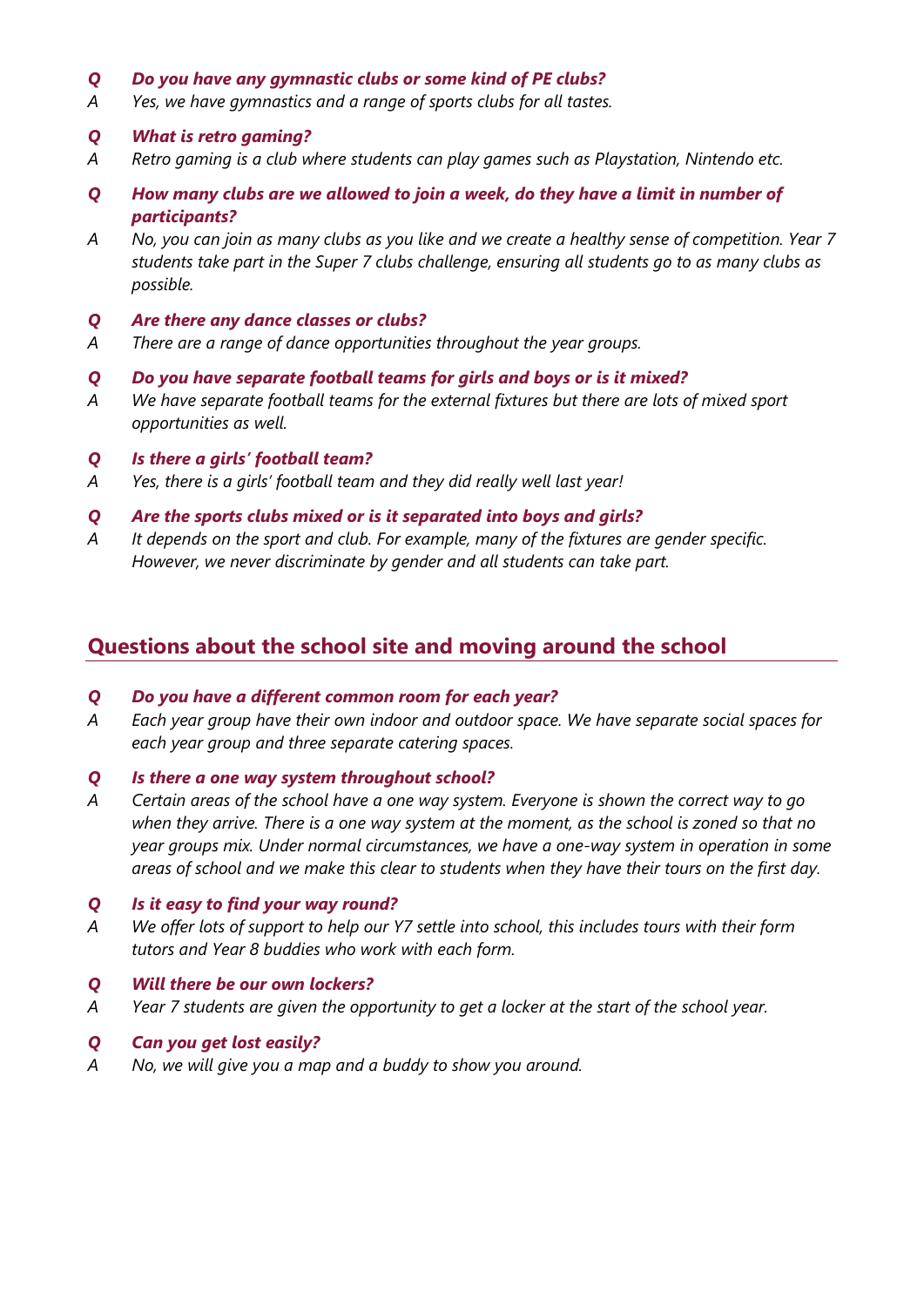- *Q What kind of pastoral care arrangements are in place for students that struggle with transition or have problems integrating into life in a bigger school - how are bullying incidents handled?*
- *A If a student has individual needs or worries, we will work with students before they arrive. We will ensure they know the key staff, including the pastoral leads and Head of Year 7. Our inclusion centre will provide ongoing support for students who are nervous and need extra support to enjoy school. We will also continue to work with parents until everyone feels settled and happy. Bullying incidences are rare. When they do happen, they are thoroughly investigated by the pastoral team and appropriate sanctions and support are put in place for everyone involved. We also have a high profile around school, including the November antibullying week.*

# **Questions about SEND**

- *Q What provisions do you provide for special educational needs?*
- *A Our SENDCo Miss Meg Holmes is the contact to use for all things SEND. Please look at the SEND section on the school website and if you cannot find the answer you are looking for, feel free to reach her via email [sendco@archbishopholgates.org.](mailto:sendco@archbishopholgates.org) If your child has an EHCP, school are alerted to their application to AHS through a consult letter sent by the Local Authority. The SENDCo would be happy to welcome you for a visit and tour of the school and answer any questions based on the specific needs of your child. EHCP students are prioritised by the SEND department to ensure the needs laid out in their EHCP are met. We have an excellent team of School Assistants to support EHCP students in lessons. All staff are made aware of our EHCP students on our September training days and updates are kept on our central SEND register. Annual reviews are held by the SENDCo to ensure families and the child are involved with the plans and support each child gets.*

## *Q What is your SENCO provision for students with dyslexia?*

*A School welcome any diagnostic reports, screening test results or professional advice about your child's dyslexic need, we would then update our SEND register and let teaching staff know*  accordingly. We are able to offer coloured paper or overlays, resources printed to refer back to *and would be happy to discuss exam Access Arrangements on a case by case basis for when students work towards their KS4 assessments.*

# **Questions about school trips**

- *Q Are all of your external trips currently cancelled due to COVID?*
- *A We continue to follow the DFE advice regarding external trips for 2020-21*
- *Q Will there be a year 7 school trip?*
- *A Hopefully lots. The main trip is Bewerley Park. However, there will also be lots of reward trips and trips to local sites around York and the coast.*

## *Q Would we have any school trips like Paris?*

*A Yes, we have a range of trips on offer. You can go to Paris, Germany, Florence, skiing, South America.*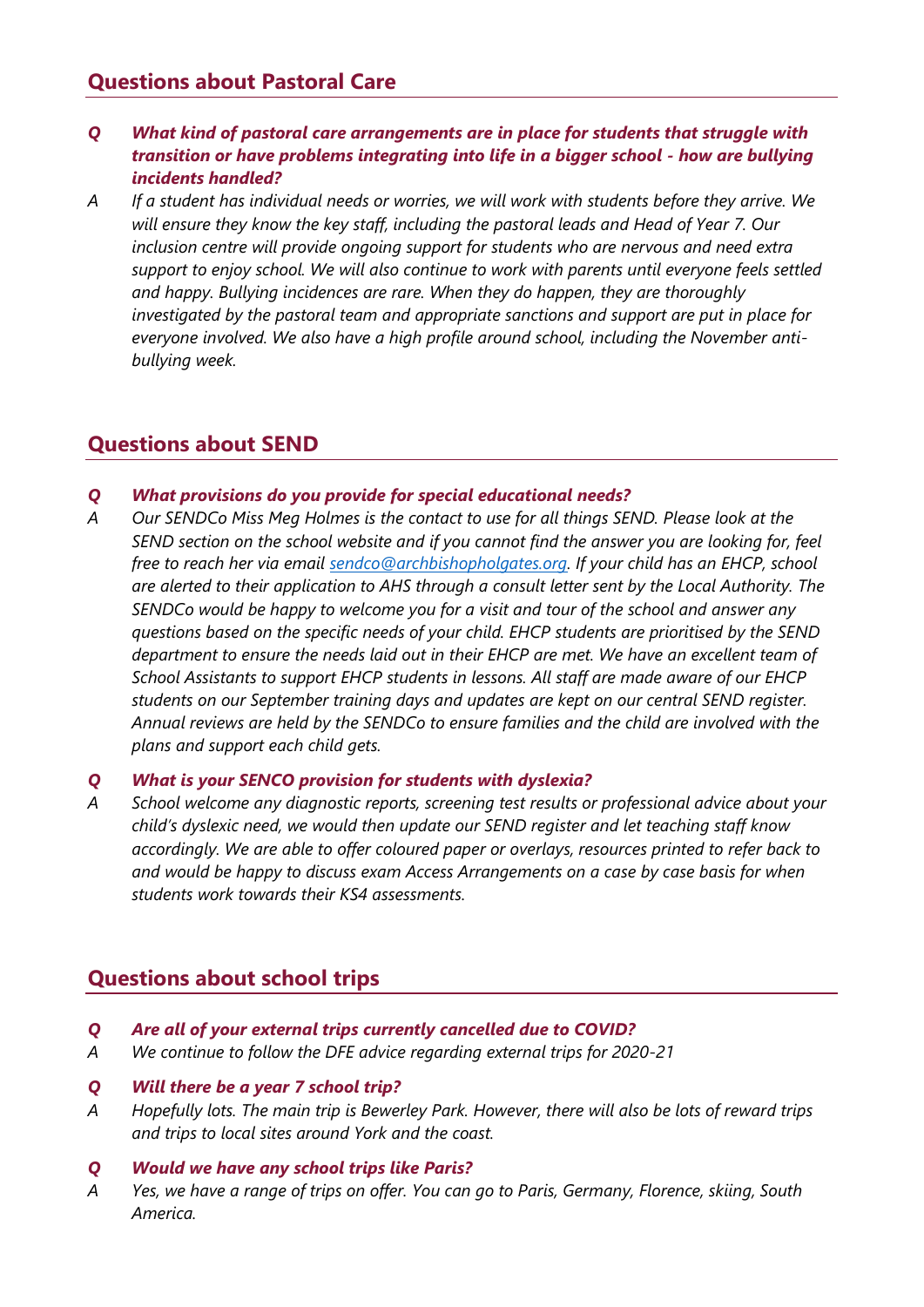# **Questions about school rules and behaviour**

#### *Q Can we get detentions on our first week?*

*A We aim to ensure everyone has the opportunity to settle in and we will give Year 7 students a grace period during the initial few weeks. However, we set high standards from the start.*

## *Q What's the difference between isolation and detention?*

*A Detentions happen for one off incidences, such as failure to complete a piece of homework. Isolation is for more serious incidents of misconduct. We actively work with students to avoid getting into trouble.*

### *Q What is the student mobile phone policy at AHS?*

*A Students are expected to put their mobiles phones, turned off, in their bag at the start of the school day. These are confiscated if students are seen to be using them during the school day. We believe all students need time away from their phones in school!*

#### *Q When you are in school do you have to wear a mask?*

*A At present, we wear masks during corridors and when moving between lessons. We are following government guidelines and adapt as needed.*

## *Q Do you have to stay quiet in assemblies?*

- *A We always ask students to listen politely when someone else is talking.*
- *Q 24hrs leniency for late homework? was that right? also homework given out is surely spread out throughout the week?*
- *A That's right - we have a homework rota as well, so students will not be overloaded with homework. We also ask that homework per subject takes no more than about 20 minutes.*

### *Q How strict is the dress code?*

*A We do have a very clear uniform policy, but this should be easy to follow.*

## *Q If you get a certain amount of detentions/isolations will you miss out on certain events?*

- *A This depends on the individual circumstances as to why you got the detention or isolation. However, our priority is to work with students to ensure they change their behaviour in a positive way.*
- *Q Do you need to have a phone to enter the school? Also if you already have one, are you allowed to take it to school?*
- *A No, you don't have to have a phone. We don't allow students to use their phones during the school day.*

## **Questions about school admissions**

## *Q Are applicants in the catchment area likely to get a place or is it necessary to put additional choices?*

*A We have 300 places available in Y7 each year which is considerably more than live in our catchment area. As such we admit students from across York, North Yorkshire and the East Riding. Expressing a preference for your preferred school is important when you apply. Although it varies from year to year most families that apply to AHS secure a place, many from outside catchment. In terms of attending another Pathfinder School this does not impact on the process at all, all be it that many are in or near our catchment areas so these families live closer to school.*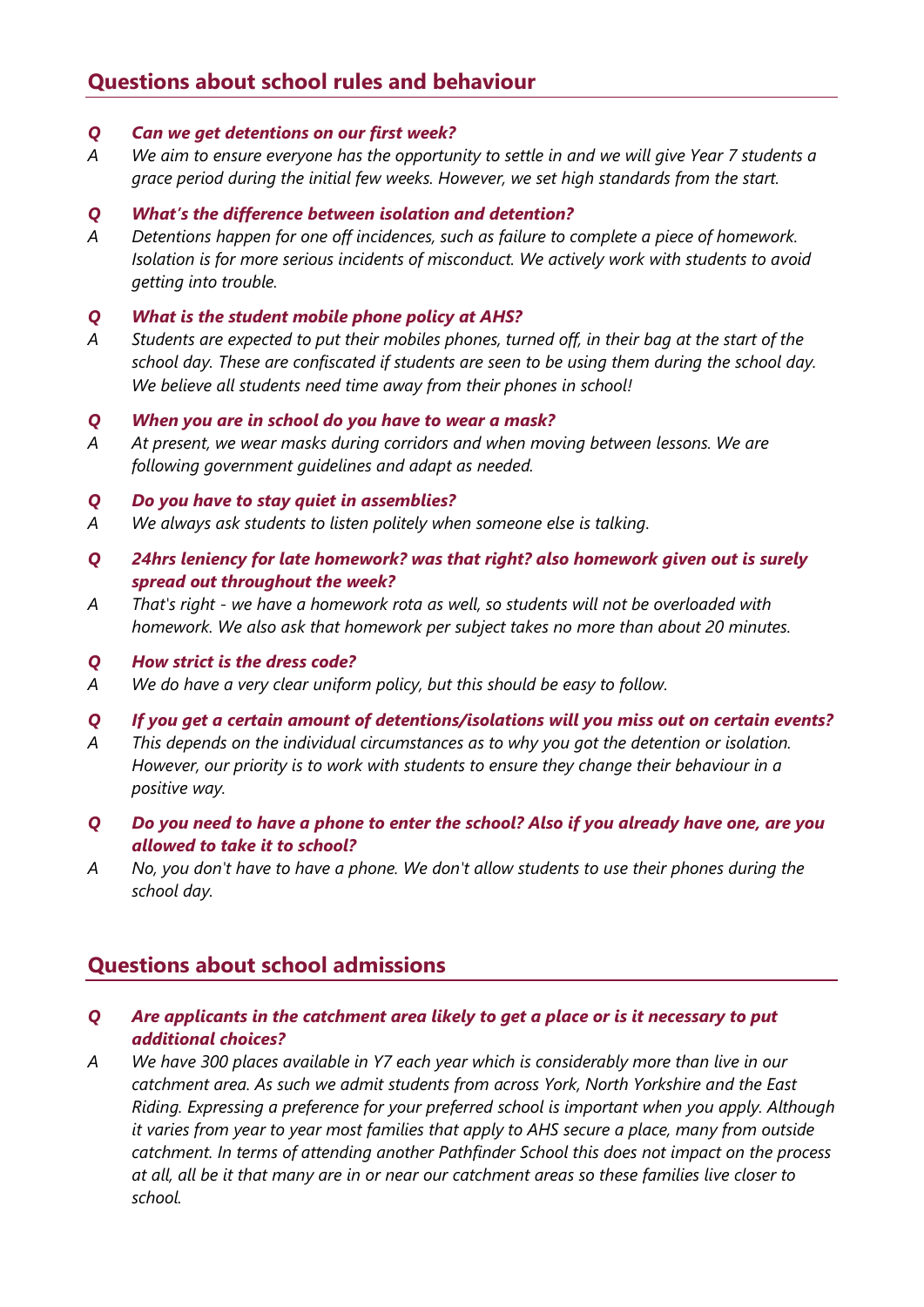## *Q Are applicants in the catchment area likely to get a place or is it necessary to put additional choices on the application form?*

- *A We are a very popular and successful school, hence the support for growth. We have 300 places in Y7 and 210 students who live in catchment. That now means that if you don't live in catchment you have an increased chance of getting in. Each year we welcome families from York, N York and East Riding.*
- *Q Following a lengthy conversation with school admissions I'm feeling anxious regarding my child being offered a place at your school as we are out of the catchment area would this be something I could discuss further directly with yourselves?*
- *A Absolutely. If you email the school [reception@archbishopholgates.org,](mailto:reception@archbishopholgates.org) we will contact you directly to discuss your concerns.*
- *Q Will we be with different schools*
- *A We take students from over 40 different primary schools.*
- *Q How many students do you take in year 7 every year?*
- *A We are able to offer 300 places in Year 7.*
- *Q Do many children outside catchment get in? Do you expect to have more applications than places available?*
- *A We have 300 places available in Y7 each year which is considerably more than live in our catchment area. As such we admit students from across York, North Yorkshire and the East Riding. Expressing a preference for your preferred school is important when you apply. Although it varies from year to year most families that apply to AHS secure a place, many from outside catchment.*
- *Q What is the forecasted number of children living in catchment area currently in Year 6?*
- *A It is forecast the 210 students in Year 6 live in catchment area.*
- *Q How many children do you expect in year 7 next year?*
- *A We have 300 places.*

## **Questions about school dinners**

#### *Q What sort of lunch options do you have?*

*A We have a full range of food options, including hot and cold snacks and a full hot dinner menu. We also have a range of healthy options.*

## *Q What do you do for lunch?*

- *A We have lots of options for lunch, including a hot meal each day as well as cold options such as sandwiches and wraps.*
- *Q Does the whole school have lunch at different times?*
- *A Lunch times are staggered to ensure everyone can access lunchtime and access other activities.*

#### *Q How are lunches paid for?*

*A We have a WisePay system, parents top this up at home and then students can pay electronically for their lunch.*

#### *Q How will we pay for our hot dinners in school?*

*A We have a 'WisePay' system that your parents top up, you can then pay electronically.*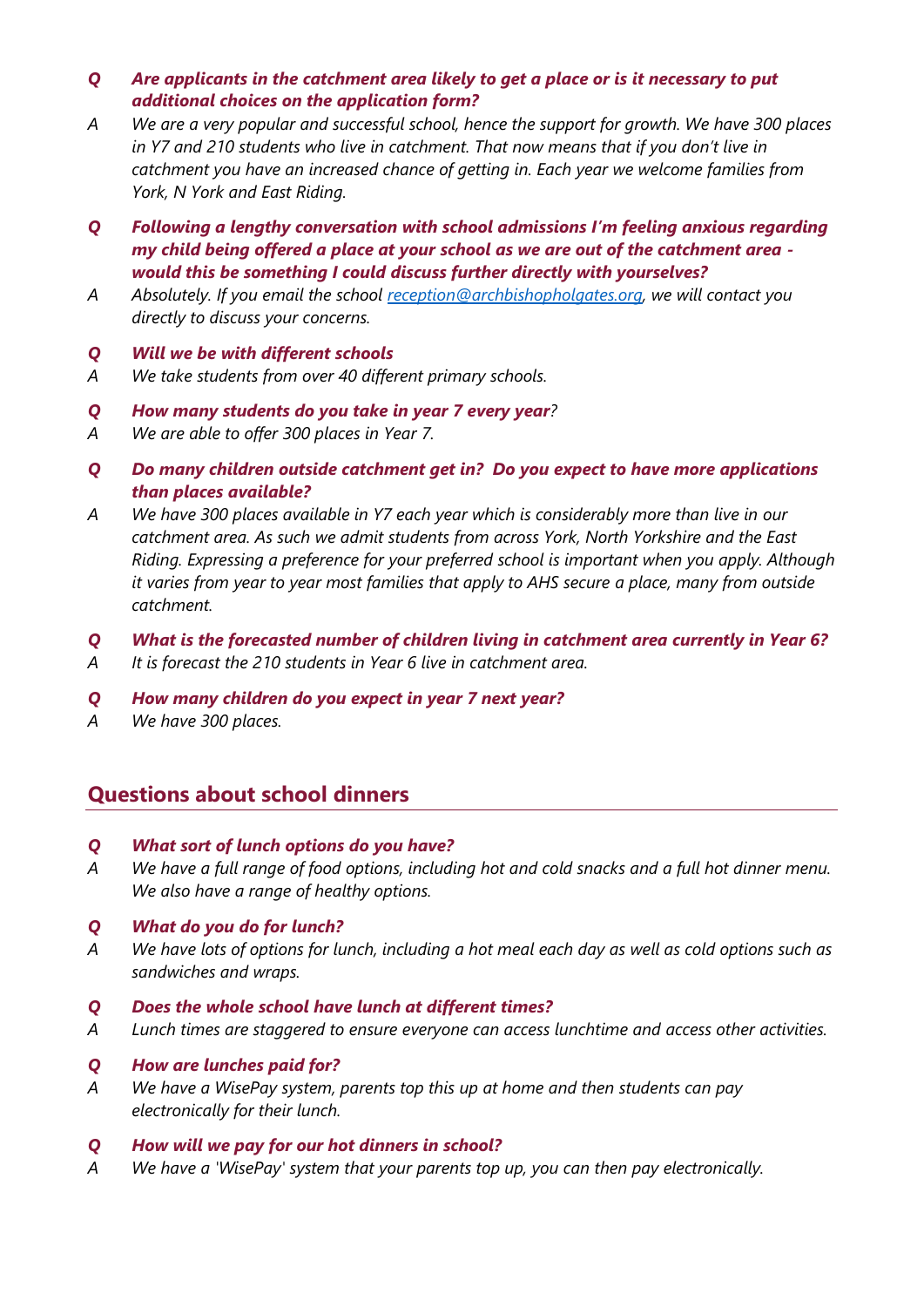# **Questions about Year 7 and the support available to new students**

#### *Q What can expect on my first day in year 7?*

*A Your first day will all be about getting used to the school and our routines. It will be all about settling in and getting to know your form tutor and the rest of your form. This will also include a tour of the school and some lessons.*

#### *Q Would I get told off if I was late to my class in the first week?*

*A We give Year 7 forms a buddy for the first few weeks to show you around and ensure you are not late. We will be compassionate if you make a mistake in the first few weeks. However, we will help you ensure you are not late!*

#### *Q How much homework can students expect in year 7?*

*A We have homework on a rota for Year 7 students, so they do not get homework from each subject every week. We ask staff to set about 20 minutes worth of homework.*

## *Q Do we have buddies to go round the school with?*

*A Yes, we have Year 8 buddies who support Year 7 with the transition and show you the way around.*

#### *Q What level of homework do you year 7s get each week?*

*A Year 7 students have a rota for homework, so they won't have homework from every subject each week, this helps them manage their time. We also limit homework to no longer than 20 minutes per subject.*

#### *Q What are the houses? Like the ones from Harry Potter.*

*A The houses are Foss, Ouse, Derwent and Esk. All students and staff belong to a house!*

#### *Q What happens if we have trouble making friends?*

*A We will work with individual students to support them and encourage them to make friends through clubs or other opportunities such as Bewerley Park. We will ensure you can find an environment where you feel comfortable.*

### *Q Does the "head of year" go up with the students or do the "head of year" maintain the year they are?*

*A Head of Year 7 is always Miss Kincell, to help with transition. In other year groups, we try to ensure consistency with the same Head of Year.*

#### *Q Would we get a planner?*

*A You would get a planner!*

#### *Q Are there lockers?*

- *A Yes, we ensure every Year 7 student can have a locker if they wish.*
- *Q Do we get someone to escort us to our classrooms after every lesson for the first few days is so what year will that be?*
- *A Yes, you will have a lovely Year 8 buddy to show you around and ensure you don't get lost.*

#### *Q Are we going to be in the same class?*

*A We ensure that everybody knows at least one friend in their form. However, we mix the classes between different primary schools.*

#### *Q Can I choose where I sit in class?*

*A No, your teachers will choose where you sit.*

#### *Q What time does school start?*

*A Students need to be in form time by 8:45.*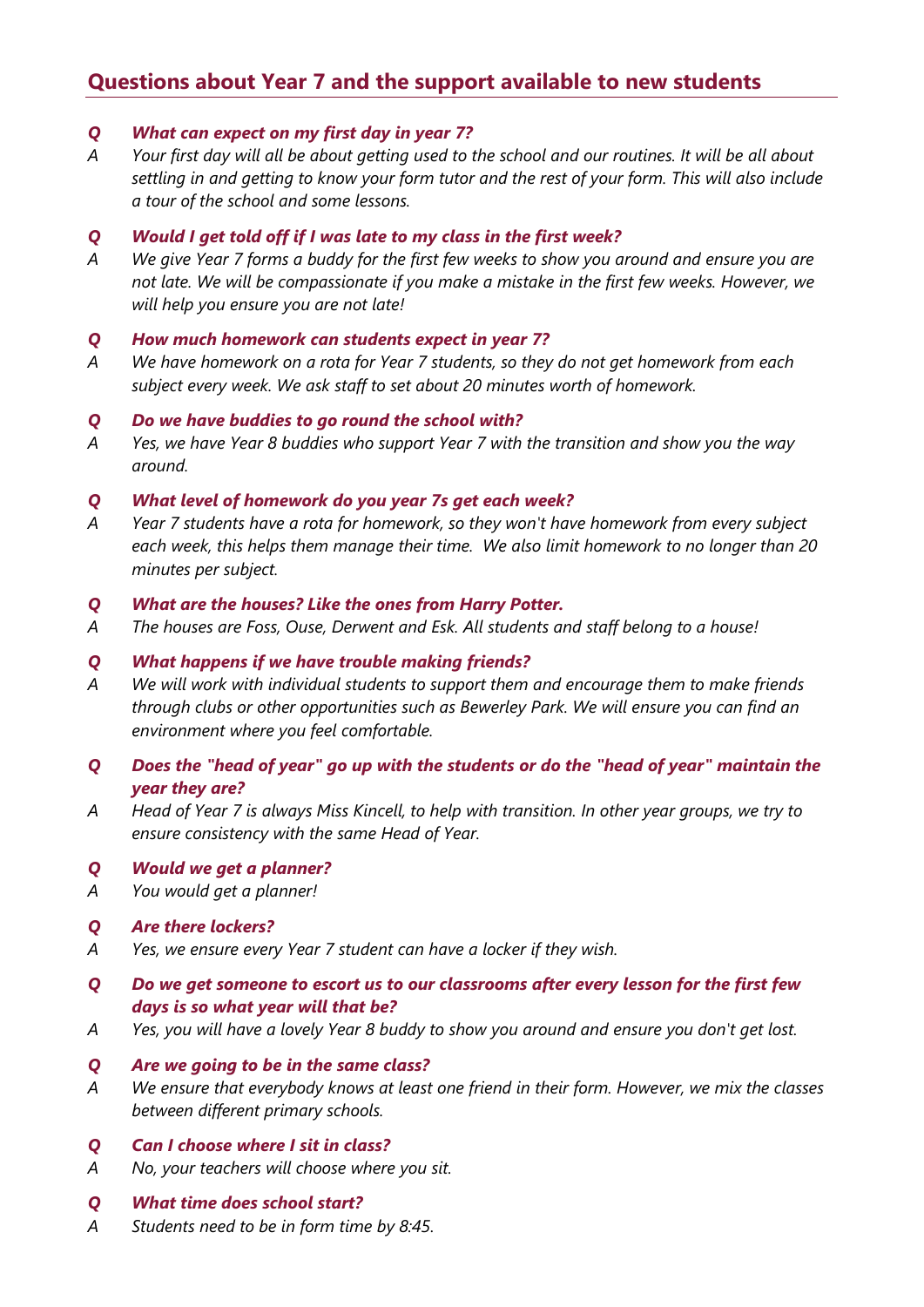#### *Q Does school still end on normal time?*

*A Yes, school will finish at 3:10.*

#### *Q Are there a lot more lessons?*

*A Students at AHS have five lessons per day.*

#### *Q At break times is there equipment you can use with friends?*

*A You can use the equipment provided by the school, including footballs and sport equipment. You can also access the library and social spaces.*

#### *Q If you get lost in your first week or month will you get detention?*

*A We are conscious that Year 7 students need time to settle in and understand that students can sometimes get lost - they won't get detention!*

#### *Q When we are in school, do we have to stay in our form or can we stay in our year?*

- *A During Year 7, you will predominantly stay with your form for lessons. However, during break and lunch you can socialise with the rest of the year group. You have your own field, playground, library and indoor social space.*
- *Q Do kids stay in the same form throughout their whole time or does it change each year please?*
- *A Forms stay the same throughout Year 7-11. Year 7 form tutors are specifically trained to provide transition for students. Forms get a new tutor in Year 8 who normally stay with them throughout key stage 3 and 4.*

#### *Q If you have friend and there not in your form and you can't make any other friends?*

- *A The pastoral team will work with you to help you make friends and meet new people. We have lots of experience supporting students who find the transition hard.*
- *Q Please could you clarify how the year 7 forms are put together (academic/friendship groups etc)?*
- *A Form groups are mixed ability, students can choose friends that they would like to be in a form group with. Initially, we work with Year 6 teachers to get to know the students. We then ask students to identify four friends. From this, we can guarantee all students have at least one friend in their form. We ensure children from all primary schools are spread across the schools to create a mix.*
- *Q Will we get to choose a few of our friends to go in your form with you if so how many are you allowed to choose?*
- *A You can put down 4 friends. We will then guarantee that you are with at least one of these friends.*

# **Questions about transport**

- *Q Is there still a scheduled school bus from Stamford Bridge to AHS? Is this planned to continue?*
- *A Yes, this will continue to run in September 2021.*
- *Q Can we get a bus or transport in from Kexby?*
- *A We have a bus which travels down the 1079.*